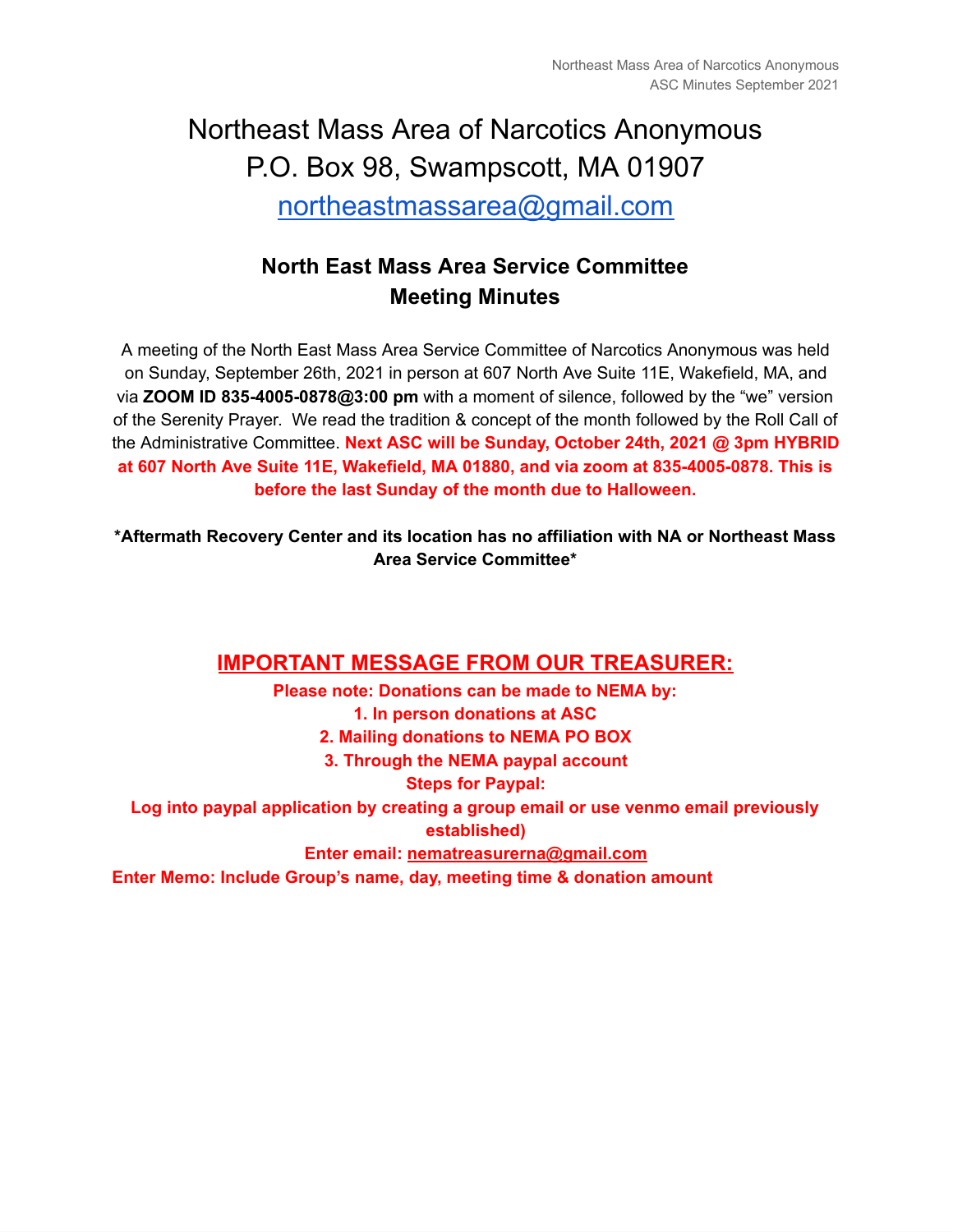## **AREA ANNOUNCEMENTS**

- **● NEMA Literature chair is open**
- **● NEMA Activities will be having a halloween speaker jam/costume contest on October 23rd @ 392 Ferry Street in Everett from 5-10pm.**
- **● Fellowship Development subcommittee will be meeting on Zoom on Sunday, October 31st @12pm via Zoom ID: 8940872461 no password**
- **● H & I subcommittee meeting will be held on Sunday October 31st , 2021 at 1:30 p.m. Hybrid @ 607 North Ave Suite 11E, Wakefield, MA 01880 and via Zoom ID: 844 9598 8269 Password: 703768**
- **● Fellowship Development will be creating a GSR Orientation video and are looking for support from NA members and GSR's (no experience required)! This meeting will be held on October 10th @ 8pm via Zoom ID: 823 7569 9282 (no password)**
- **● The Area Inventory Survey will be attached to the minutes and Fellowship Development is asking that home groups complete this survey together at their business meetings. Area will be going over results at the October ASC meeting.**
- **● ACTIVITIES meets on the 1st & 3rd Wednesday of the month at 6pm on Zoom. #848 5220 5273 (No PW)**
- **● The NEMA PR will hold their meeting on October 5 th , at 7:30 pm using Microsoft Teams. The link is below: [https://teams.microsoft.com/l/meetup-join/19%3auoopAPtDQ8E7aebI8Sriyk](https://teams.microsoft.com/l/meetup-join/19%3auoopAPtDQ8E7aebI8SriykiNnD8txsaYELXxwYfoAkw1%40thread.tacv2/1632703546904?context=%7b%22Tid%22%3a%2220bf08c0-e439-48ae-8f93-0afc7d6be6bc%22%2c%22Oid%22%3a%22b5c7a7ca-9f0d-4250-999b-3ec4d378f286%22%7d) [iNnD8txsaYELXxwYfoAkw1%40thread.tacv2/1632703546904?context=%7b](https://teams.microsoft.com/l/meetup-join/19%3auoopAPtDQ8E7aebI8SriykiNnD8txsaYELXxwYfoAkw1%40thread.tacv2/1632703546904?context=%7b%22Tid%22%3a%2220bf08c0-e439-48ae-8f93-0afc7d6be6bc%22%2c%22Oid%22%3a%22b5c7a7ca-9f0d-4250-999b-3ec4d378f286%22%7d) [%22Tid%22%3a%2220bf08c0-e439-48ae-8f93-0afc7d6be6bc%22%2c%22Oid](https://teams.microsoft.com/l/meetup-join/19%3auoopAPtDQ8E7aebI8SriykiNnD8txsaYELXxwYfoAkw1%40thread.tacv2/1632703546904?context=%7b%22Tid%22%3a%2220bf08c0-e439-48ae-8f93-0afc7d6be6bc%22%2c%22Oid%22%3a%22b5c7a7ca-9f0d-4250-999b-3ec4d378f286%22%7d) [%22%3a%22b5c7a7ca-9f0d-4250-999b-3ec4d378f286%22%7d](https://teams.microsoft.com/l/meetup-join/19%3auoopAPtDQ8E7aebI8SriykiNnD8txsaYELXxwYfoAkw1%40thread.tacv2/1632703546904?context=%7b%22Tid%22%3a%2220bf08c0-e439-48ae-8f93-0afc7d6be6bc%22%2c%22Oid%22%3a%22b5c7a7ca-9f0d-4250-999b-3ec4d378f286%22%7d)**

## **GROUP ANNOUNCEMENTS**

**● The Friday night meeting "Anarchy in the NA" which meets from 7-8-m via Zoom ID: 582-077-025 is in need of support.**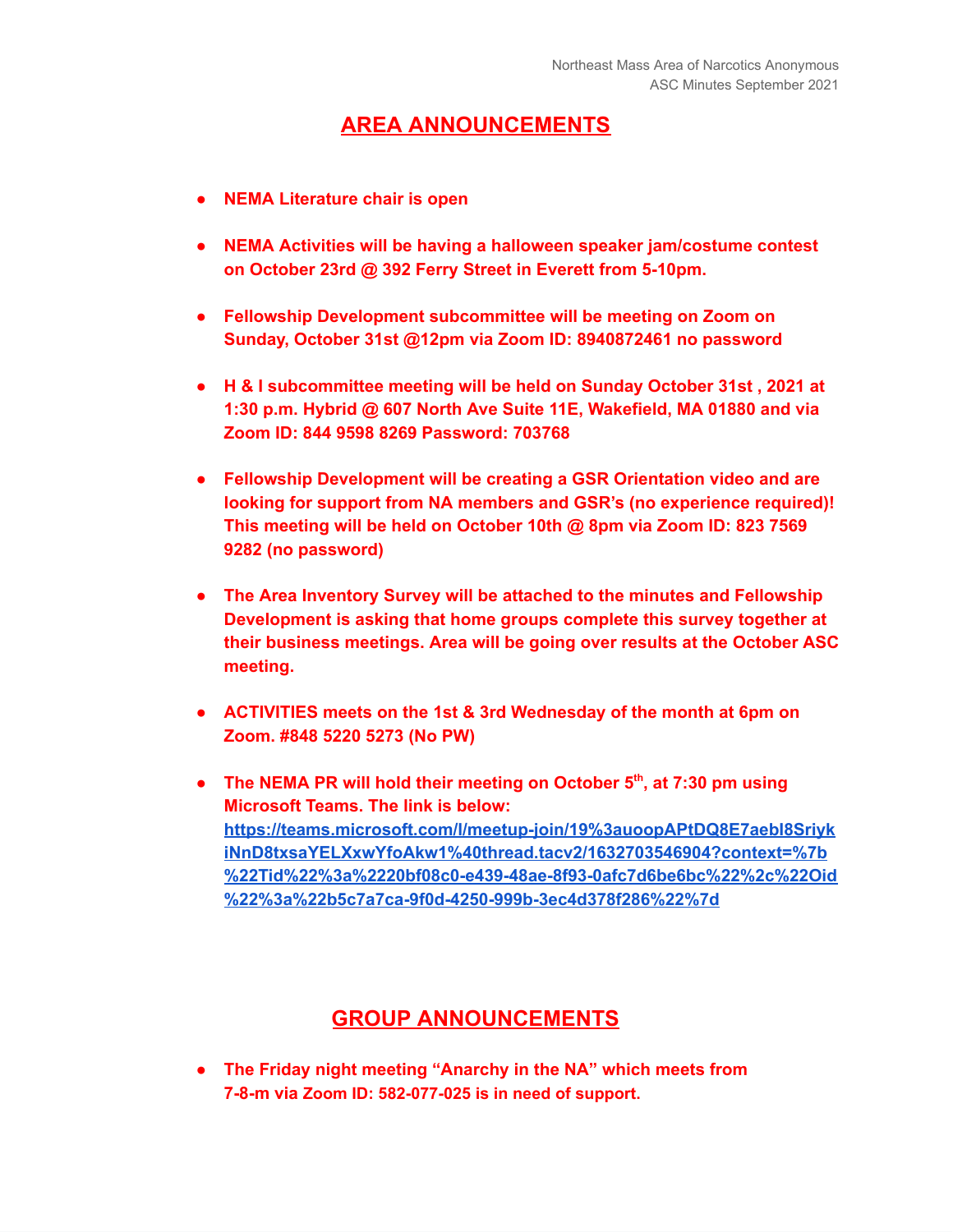|  | <b>Administrative Committee</b> |  |
|--|---------------------------------|--|
|--|---------------------------------|--|

| <b>Positions</b>       | <b>Name</b> | <b>Roll Call</b> | Phone #      | <b>Email</b>              |
|------------------------|-------------|------------------|--------------|---------------------------|
| <b>Chair</b>           | Joe P.      | <b>Present</b>   | 781-475-4201 | windsor $3249$ @gmail.com |
| <b>Vice Chair</b>      | Tricia C.   | <b>Absent</b>    | 978-751-0807 | patriciahill694@gmail.com |
| <b>Secretary</b>       | Nikki G.    | <b>Present</b>   | 978-473-2343 | nikkimarie548@yahoo.com   |
| <b>Asst. Secretary</b> | Jess N.     | <b>Absent</b>    | 617-650-0201 | jstarrxo@gmail.com        |
| <b>Treasurer</b>       | Tom S.      | <b>Present</b>   | 339-440-2388 | tskiendielewski@gmail.com |
| <b>Asst. Treasurer</b> | Kaitlin M.  | <b>Present</b>   | 508-364-6299 | kaitmurphy730@gmail.com   |
| <b>RCM</b>             | Val B.      | <b>Present</b>   | 617-335-9340 | valbrennan13@gmail.com    |
| Asst. Rcm              | Mike C.     | <b>Present</b>   | 978-578-2375 | mikey1shorts@gmail.com    |
| Literature             | <b>OPEN</b> |                  |              |                           |

# **Subcommittees**

| <b>Committee</b>            | Chair       | <b>Roll Call</b> | Phone #      | Email                      |
|-----------------------------|-------------|------------------|--------------|----------------------------|
| H&I                         | Kaitlin M.  | <b>Present</b>   | 508-364-6299 | kaitmurphy730@gmail.com    |
| <b>Policy</b>               | Chris G.    | <b>Present</b>   | 978-473-2343 | nemapolicy@gmail.com       |
| <b>Public Relations</b>     | Kris R.     | <b>Present</b>   |              | pr.nema@outlook.com        |
| <b>Activities</b>           | Mike B.     | <b>Absent</b>    | 978-809-7430 | michaelbunnell@hotmail.com |
| <b>Convention Committee</b> | Pam M.      | <b>Present</b>   | 781-521-0743 | pamjmcd@aol.com            |
| Literature                  | <b>OPEN</b> |                  |              |                            |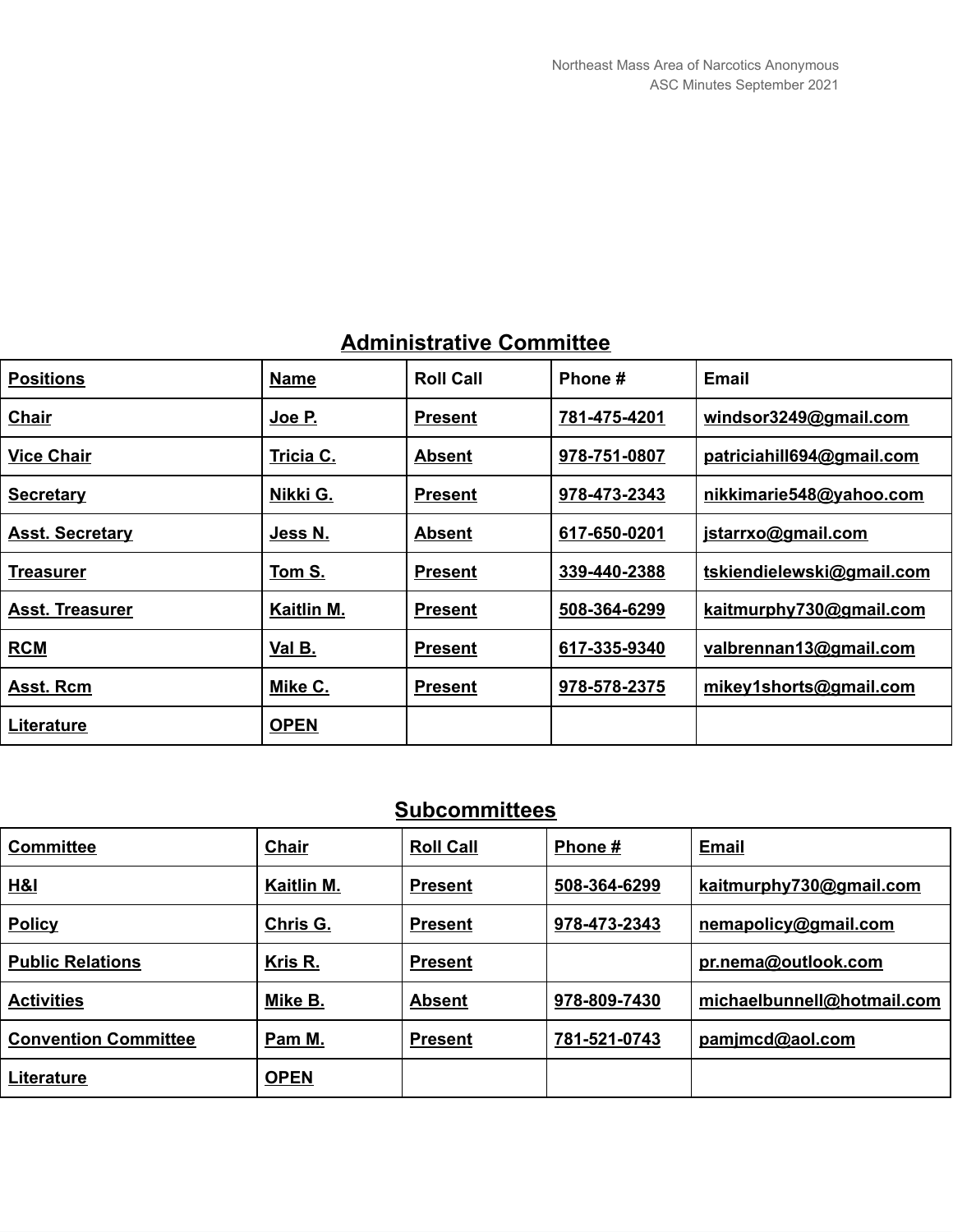| <b>Website Design</b>         | Sean D. | <b>Present</b> | 781-479-9104 | seanfromlynn@live.com |
|-------------------------------|---------|----------------|--------------|-----------------------|
| <b>Fellowship Development</b> | Nikki G | <b>Present</b> | 978-473-2343 | fd.nema@gmail.com     |

# **ADMINISTRATIVE REPORTS**

# **CHAIR-Joe P.**

#### **No report**

# **VICE-CHAIR-Tricia C.**

#### **No report**

#### **TREASURER-Tom S.**

**Below is a summary of the donations and expenses for September 2021:**

- **● · \$748.00 received in donations**
- **● · \$450.00 literature balance**
- **● · \$300.00 will be held to cover NEMA ASC In Person Meeting Expenses**
- **● · \$58.00 will be paid to H&I for literature reimbursement**
- **● · \$10.00 will be paid for the ASC Meeting Hall Rent**
- **● · \$75.00 will be paid for the NERSC phone line**
- **● · \$605.00 will be donated to NERSC**

*Please see attached spreadsheet for the financial breakdown of the September 2021 Treasurer Report.*

**Please note: Donations can be made to NEMA by:**

- **1. In person donations at ASC**
- **2. Mailing donations to NEMA PO BOX**
- **3. Through the NEMA paypal account**

**Steps for Paypal: Log into paypal application by creating a group email or use Venmo email previously established)**

**Enter email: [nematreasurerna@gmail.com](mailto:nematreasurerna@gmail.com)**

**Enter Memo: Include Group's name, day, meeting time & donation amount**

**Tom S. (Treasurer) – 339-440-2388**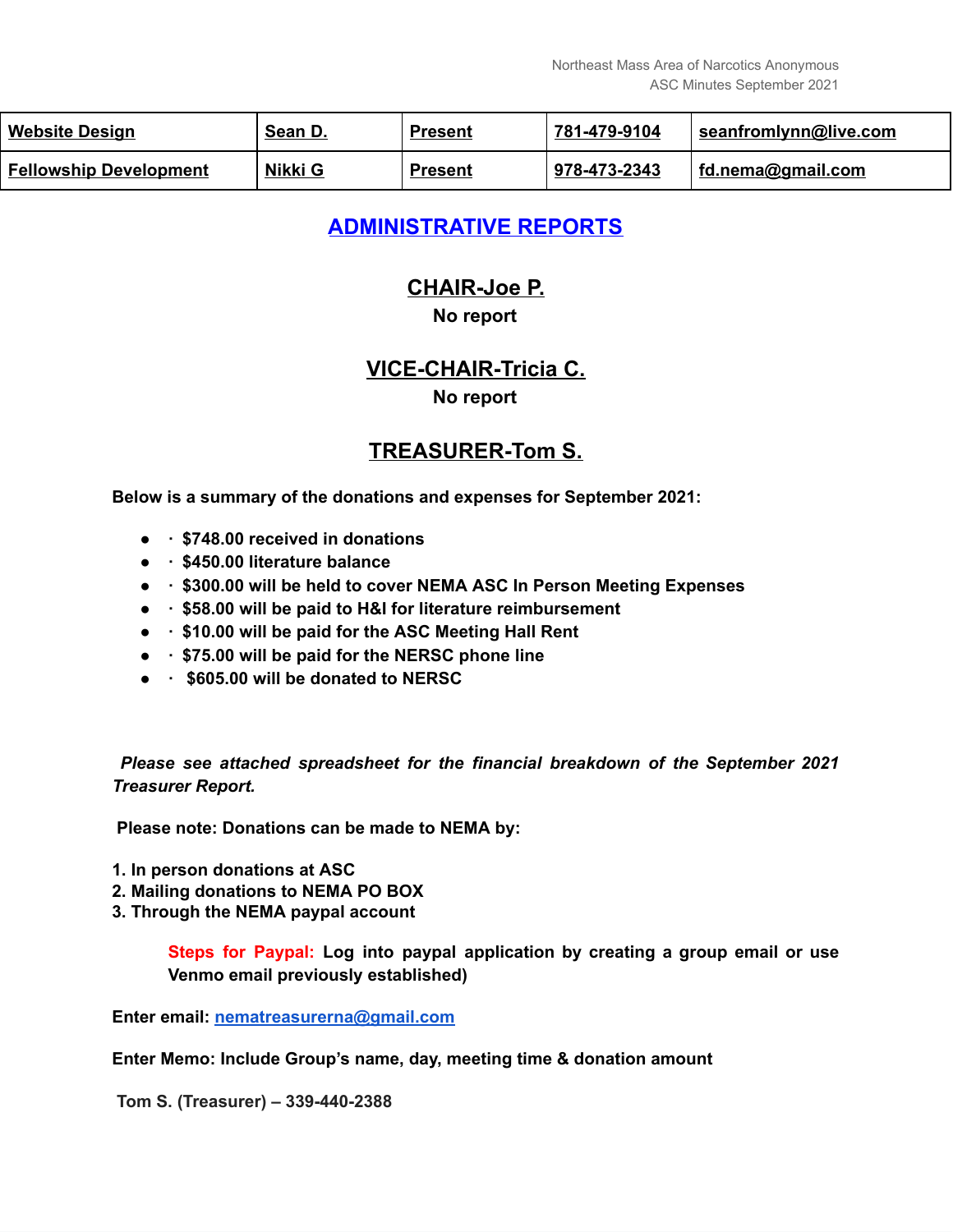**Kaitlin M. (Asst. Treasurer) – 508-364-6299**

# **SECRETARY-Nikki G. No report**

#### **HOSPITALS & INSTITUTIONS- Kaitlyn M.**

- **1. Started the meeting in the customary way:**
	- **a. Moment of Silence**
	- **b. Serenity Prayer**
	- **c. 12 Traditions 12 Concepts**
	- **2. Continued the meeting in the customary way:**
		- **a. Definition and purpose**
		- **b. Attendance**
			- **i. 7 People in Attendance**
		- **c. Approved Previous Month's Minutes**
	- **3. Roll call:**
		- **a. 3 of 10 Facilities had Panel Coordinator reports given**
	- **4. Voting and Motion Making policy**
		- **a. Quorum was 6, Majority 4, 2/3 Was 4**
			- **i. Customary money motion**
			- **ii. Motion to purchase 10 panel leader orientation packets for \$58 from NAWS, customary in our set aside**
	- **5. New Business**
		- **a. Carmen V. to chair our H & I Learning Day ADHOC, will look into if the Boston Area would like to join us for another year**
		- **b. Lifebridge is deactivated as a NA commitment, per H & I policy (regular access to outside meetings)**
		- **c. Policy change to addend: "H & I suggests that members who attend commitments do not give out their phone numbers, but may at their own discretion as well as each facility's."**
	- **6. Commitments**
		- **a. Commitment Status:**

| <b>STATUS</b> | <b>START</b> | <b>END</b> |
|---------------|--------------|------------|
| <b>OPEN</b>   | 9            | 9          |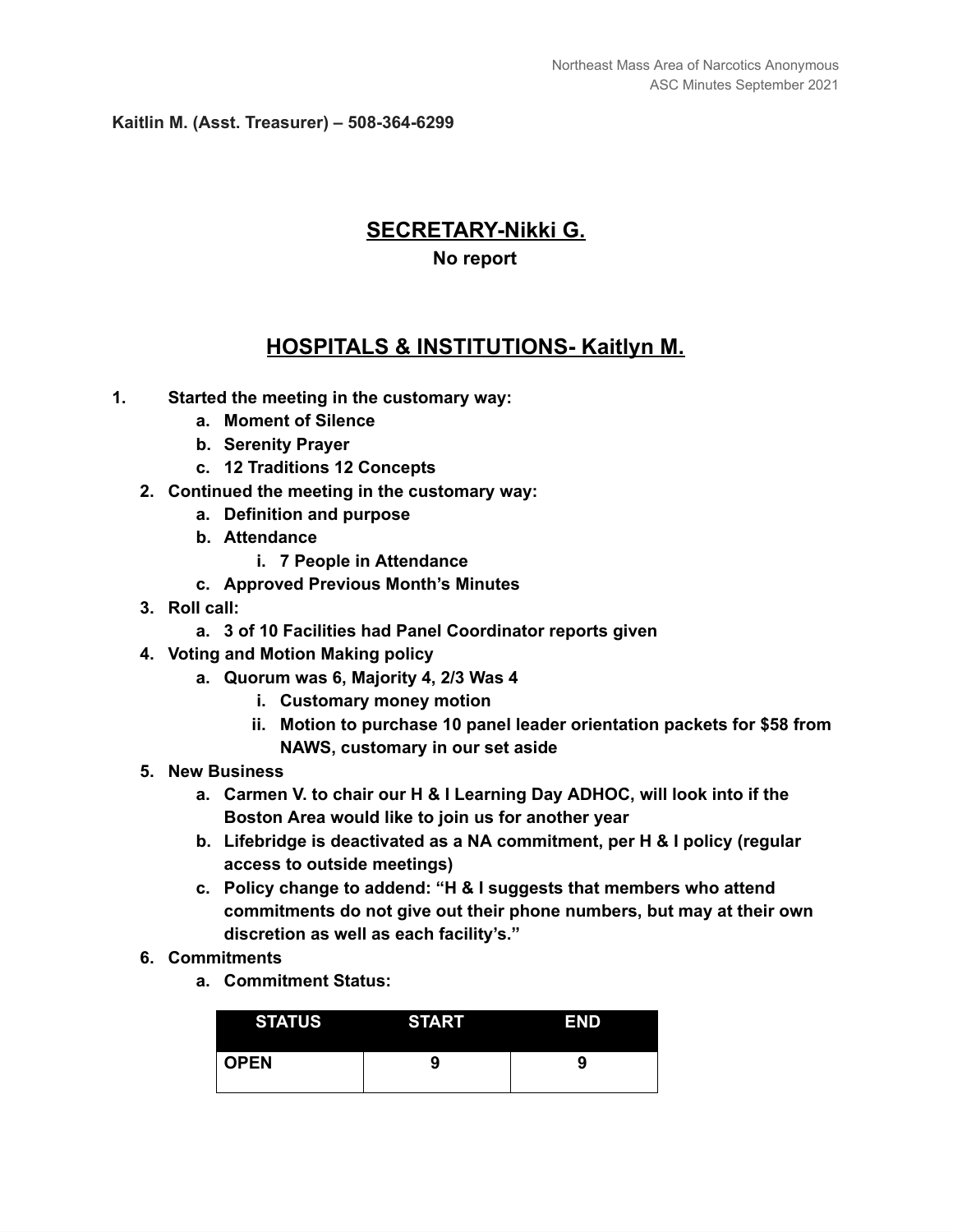| $\vert$ OPEN /<br><b>COVERED</b> |    |    |
|----------------------------------|----|----|
| <b>COVERED</b>                   | 41 | 41 |

**b. Panel Coordinator Positions OPEN at: none**

- **c. Panel Coordinator Positions OPEN / COVERED at: D.U.I.L., Maris Center, Serenity at Summit, RCA**
- **7. Closed the meeting in the customary way.**

**In Loving Service, Kaitlin M. and Jennifer A.**

# **RCM- Val B. ASST RCM- Mike Shorts**

**RegionJune21**

**Report for NEMA 6/23/21**

**NERNA met June 13 th**

**Positions will be up in August,Kyle has been doing a great job as vice chair and we look forward to him taking over as chair.**

**There will be elections for: Literature,Policy,RMD,Assistant secretary,Assistant treasurer and Website chair.**

**BASC does a GSR subcommittee, is this something we would like to do?**

**H&I meetings are opening with vacc/mask requirement**

**SSA is going to start meeting in person**

**Their meetings are going great doing hybrid and in-person**

**Lack of participation with H&I**

**FD Website will be getting a facelift**

**NERSC address has changed**

**RCM learning day is August 29 th 2021**

**World is not united about World Conference hybrid vs in-person vs virtu**

**NERNA MCAS 22 will meet January 15 th 9:30am needs support**

**Video from PR week is available on YouTube youtube.com/c/navirtualoutreach**

**There was talk about switching to Microsoft Teams no movement**

**US Collaboration of Zones will meet Sunday July 11 th @6pm**

**NAWS is stable**

**#1 money motion To fund regional delegate to attend Multi-Zonal symposium in Texas Aug 27-29 \$1025 passed unanimously #2 money motion To fund alternate delegate to attend Multi-Zonal symposium**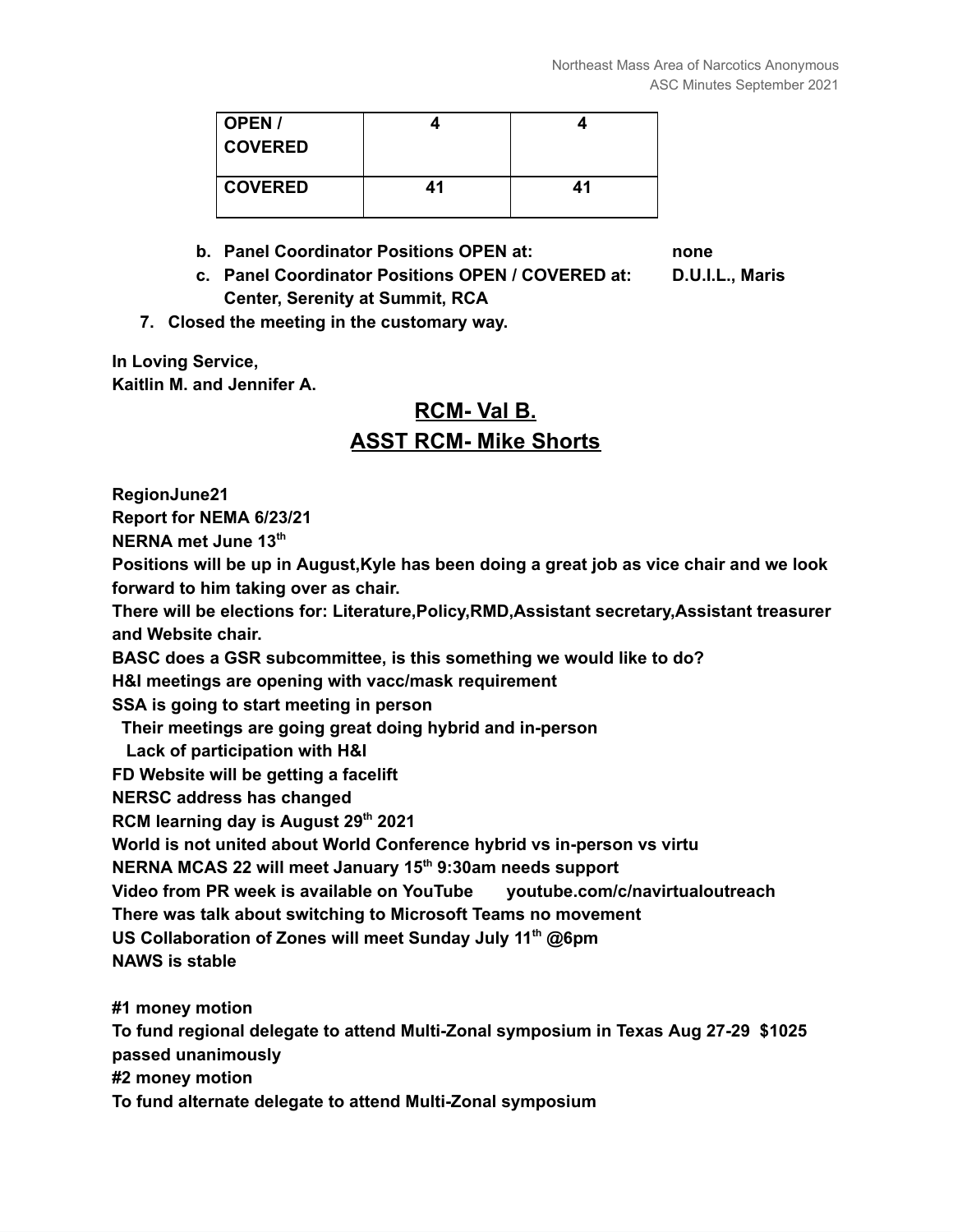#### **passed unanimously**

**#! non-money motion To allow subcommittees to meet when they wish at their discretion**

**passed**

**#2 non-money motion Service Slam January 8 th -9 th**

**passed**

#### **CONVENTION COMMITTEE- Pam M.**

**The Rock the Boat Cruise was held on Saturday Night, August 18.**

**The Convention Committee would like to thank everyone who came out to support the event and to have some fun in recovery again.**

**We will be planning another event soon!!!!**

**Convention Committee has open positions for:**

- **● Hotels and Hospitality**
- **● Arts and Graphics**
- **● Convention Information**

**These positions have a 3 year clean time requirement needed**

- **● Secretary is needed - 2 year clean time requirement**
- **● Assistant Secretary - 1 year clean time**

**Members at large are always welcome!!**

**We meet via Zoom platform on the Thursday before area at 7pm Zoom # 88103125658**

**For more info call or text me at 781-521-0743**

**In loving service, Pam M**

## **PUBLIC RELATIONS-Kris R**

**The NEMA PR will be holding their meeting on October 5 th , at 7:30 pm using Microsoft Teams. The link is below:**

**[https://teams.microsoft.com/l/meetup-join/19%3auoopAPtDQ8E7aebI8SriykiNnD8txsaYE](https://teams.microsoft.com/l/meetup-join/19%3auoopAPtDQ8E7aebI8SriykiNnD8txsaYELXxwYfoAkw1%40thread.tacv2/1632703546904?context=%7b%22Tid%22%3a%2220bf08c0-e439-48ae-8f93-0afc7d6be6bc%22%2c%22Oid%22%3a%22b5c7a7ca-9f0d-4250-999b-3ec4d378f286%22%7d) [LXxwYfoAkw1%40thread.tacv2/1632703546904?context=%7b%22Tid%22%3a%2220bf08c](https://teams.microsoft.com/l/meetup-join/19%3auoopAPtDQ8E7aebI8SriykiNnD8txsaYELXxwYfoAkw1%40thread.tacv2/1632703546904?context=%7b%22Tid%22%3a%2220bf08c0-e439-48ae-8f93-0afc7d6be6bc%22%2c%22Oid%22%3a%22b5c7a7ca-9f0d-4250-999b-3ec4d378f286%22%7d) [0-e439-48ae-8f93-0afc7d6be6bc%22%2c%22Oid%22%3a%22b5c7a7ca-9f0d-4250-999b-3e](https://teams.microsoft.com/l/meetup-join/19%3auoopAPtDQ8E7aebI8SriykiNnD8txsaYELXxwYfoAkw1%40thread.tacv2/1632703546904?context=%7b%22Tid%22%3a%2220bf08c0-e439-48ae-8f93-0afc7d6be6bc%22%2c%22Oid%22%3a%22b5c7a7ca-9f0d-4250-999b-3ec4d378f286%22%7d) [c4d378f286%22%7d](https://teams.microsoft.com/l/meetup-join/19%3auoopAPtDQ8E7aebI8SriykiNnD8txsaYELXxwYfoAkw1%40thread.tacv2/1632703546904?context=%7b%22Tid%22%3a%2220bf08c0-e439-48ae-8f93-0afc7d6be6bc%22%2c%22Oid%22%3a%22b5c7a7ca-9f0d-4250-999b-3ec4d378f286%22%7d)**

**NEMA Public Relations**

## **POLICY-Chris G.**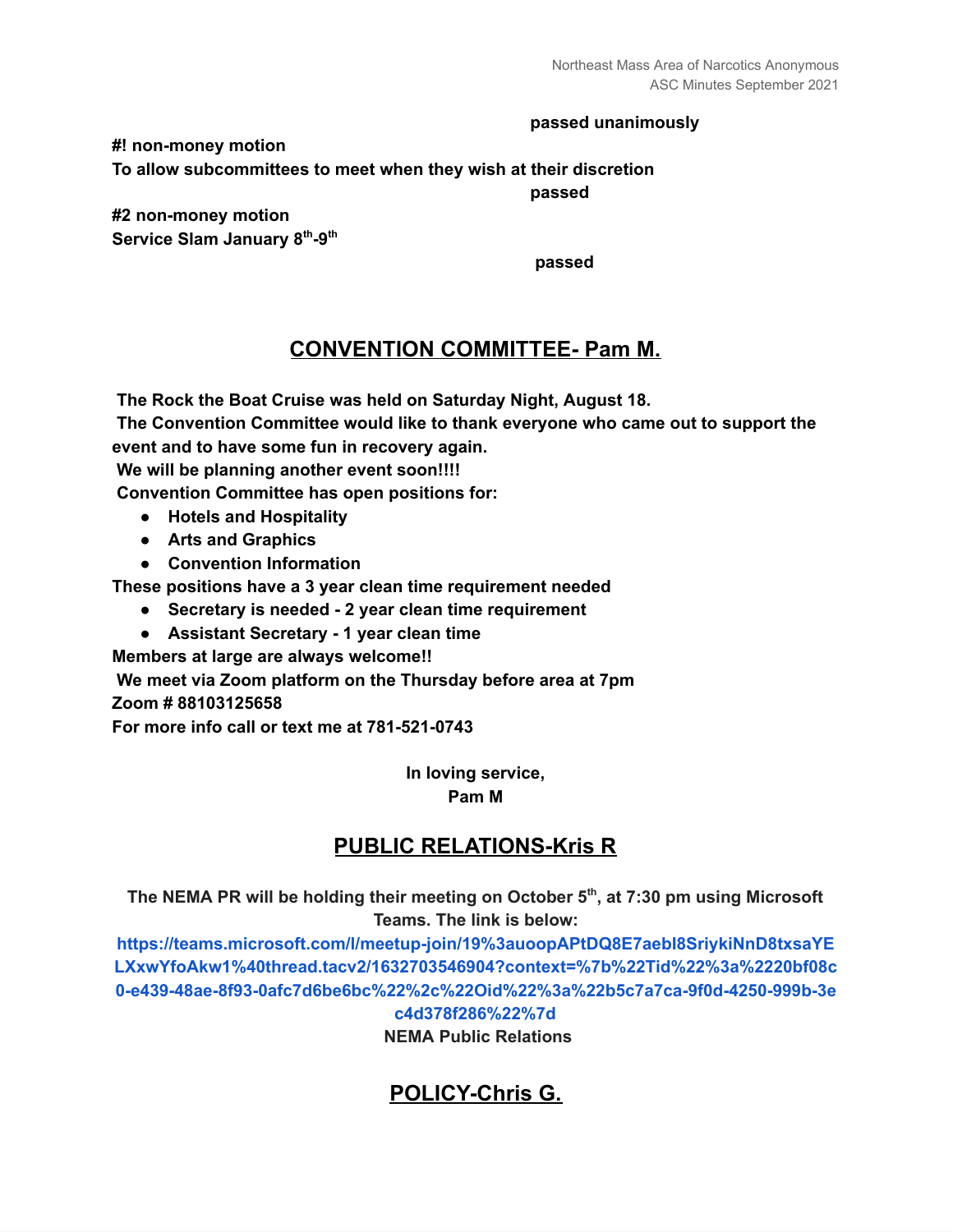**Hello nema family my name is Chris and I am an addict, thank you for allowing me to be of service. The policy subcommittee met after the area on 9/26. We discussed the revisions to be made in order to better serve our area. A separate email will be sent out following the minutes with the old policy along with the (new) policy including revisions. Please give the new policy a read and bring any questions, comments, or concerns to the next ASC meeting. Again thank you for allowing me to be of service.**

**In Loving Service, Chris G. 978-998-9929**

# **LITERATURE OPEN**

## **ACTIVITIES- Mike B**

**NEMA ACTIVITIES COMMITTEE MINUTES FOR September 2021**

 $\oslash$ 

**NEMA Activities Committee Minutes for September 2021 Hello! I am an addict and my name is Mike. Thank you for allowing me to serve as chairperson for NEMA Activities Committee. It's an honor & privilege. Thank** *y***ou! The Committee meets on the first & third Wednesday of the month at 6pm on Zoom ID: (848 5220 5273)**

**This month we only met on the first Wednesday of the month. We start each meeting with a moment of silence followed by the Serenity pra***y***er. We followed with a reading from both tradition & concept of the month.**

**The focus of the September meeting was to discuss and further plan our October event "Clean Scream"**

The event is to take place on Saturday, October 23rd at 392 Ferry St in Everett, Ma from 5pm-10pm. **Any questions can be answered further at our next committee meeting on the first & third Wednesday of the month on Zoom.**

**In love service,Mike B Chair**

**(Ph) 978 809 7430 (Email) michaelbunnell@hotmail.com**

*Or*

**(Email) nemasc.activities@gmail.com**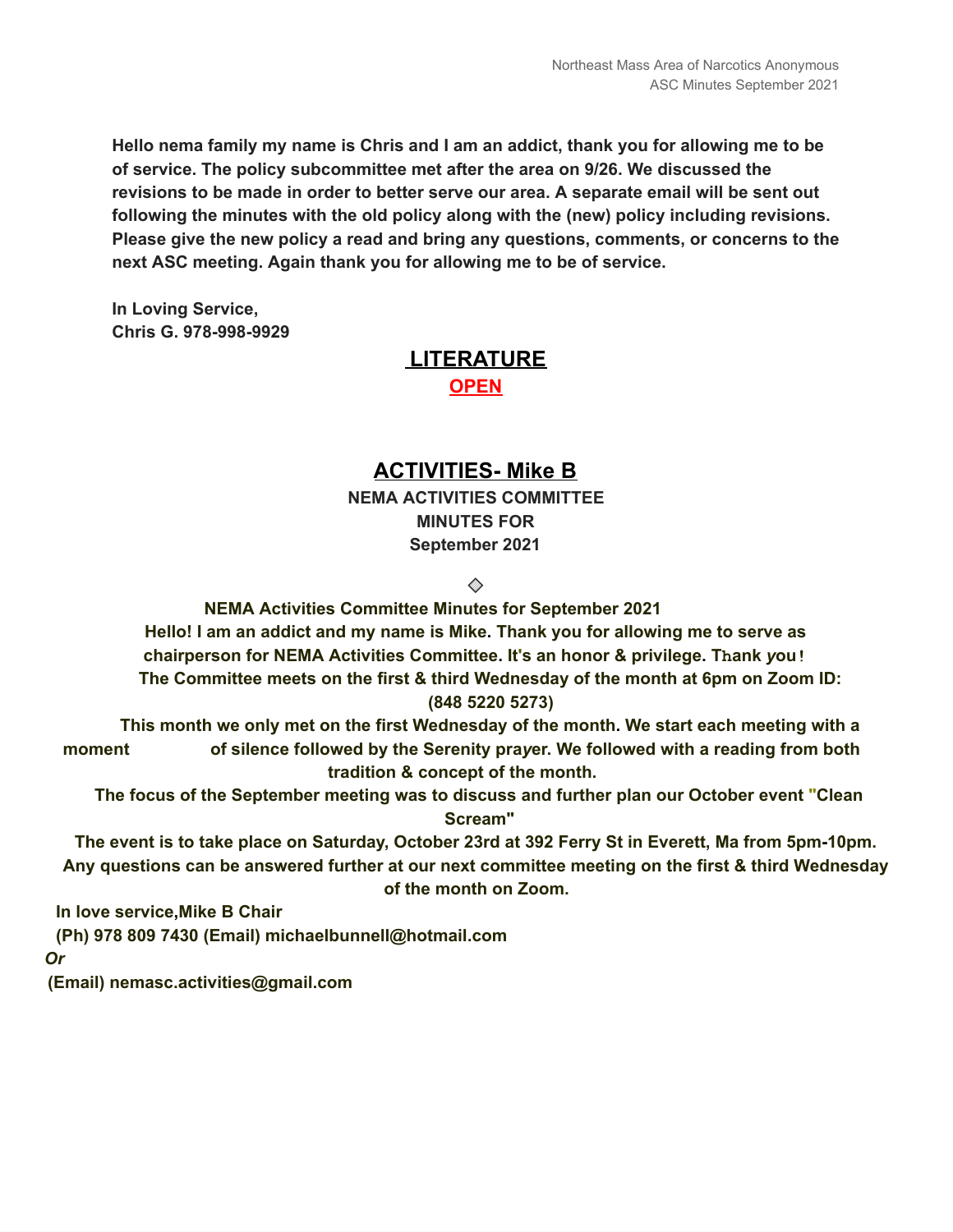## **FELLOWSHIP DEVELOPMENT-Nikki G.**

**Fellowship Development met on September 26th @12pm via Zoom ID: 894 0872 46 (no password). FD will be moving the Area Inventory review to next month (October 24th,2021) due to needing more responses from groups. QR code along with the link will be attached to minutes for the groups to respond through. FD has finalized their purpose statement which will be getting included into the policy. Group members within the committee will be creating a GSR Orientation video and are looking for support from NA members and GSR's (no experience required)! This meeting will be held on October 10th @ 8pm via Zoom ID: 823 7569 9282. Our next FD meeting will be held on October 31st @12pm via Zoom ID: 894 0872 46 (no password). All are welcome!!! In Loving Service, Nikki G <3**

#### **WEBSITE DESIGN-SEAN D.**

- **● The website maintaining consistent traffic**
- **● No new subscribers**
- **● We have had 60 site sessions in the last 30 days, which is down but site session average is up to 2 ½ minutes which means people are looking around more, that is a 100% increase**
- **● Email set up and website administrator(s) email is [nemanawebsite@gmail.com](mailto:nemanawebsite@gmail.com)**
- **● New year subscription is for lowest tier with no online pay or need for business website and the total:**

**24.85 for 1 year of the website domain (already paid last week) 178.50 for full year of combo site (will bill in next week) Total of 203.35 for 1 year.**

**● Our billing cycle runs from Sept - Sept for domain and Oct. - Oct. for Wix hosting**

#### **GROUP CONCERNS/NEW BUSINESS/OPEN FORUM**

**There were no group concerns.**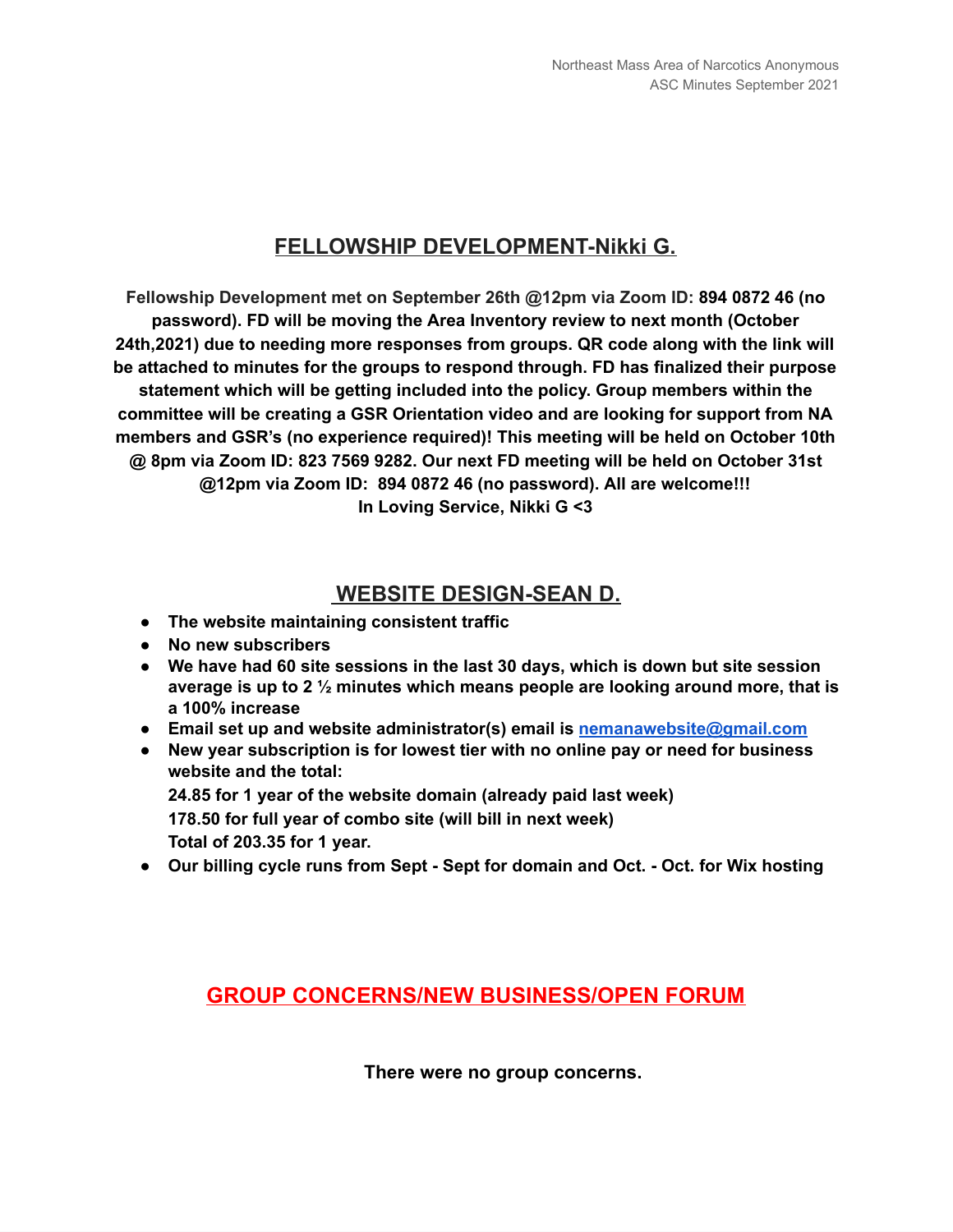#### **Below is a list of which groups were represented at AREA: GSR's in Attendance:**

#### **Sunday-**

**Monday-**Channel- Discovery in Recovery, Beverly **Tuesday-**Chris- Just For Tuesday,Beverly Sabriya- One Step At A Time, Lynn Steven- To Thine Own Self Be True, Haverhill **Wednesday-**Tom - Spiritual Foundations, Beverly **Thursday-**

**Friday-**

**Saturday-**Erica-Club 24, Malden IN PERSON Jerry

**Quorum for meeting was: 5 (3 being majority)**

# **OLD BUSINESS**

#### **MOTION #1**

**Date Motion Submitted: 08/29/2021 Presented By: Fellowship Development Seconded by: Tom S. Administration: Fellowship Development**

**Money motion? --> No**

**Make check payable to: N/A**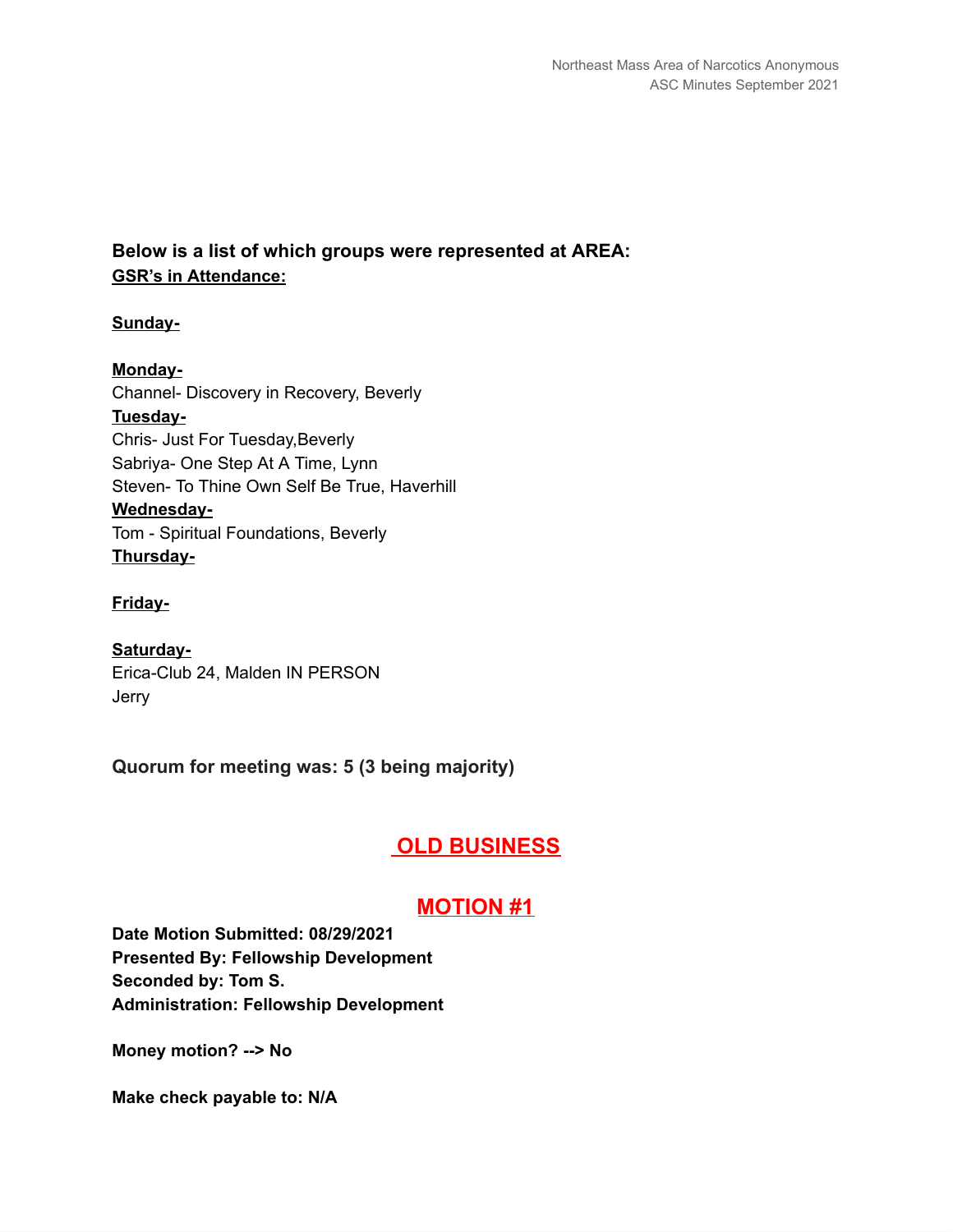**The motion reads as follows: To have the format of the October ASC be as followsnormal opening with new GSR introductions followed by Group Concerns, and finally moving into prioritizing the survey results for the remainder of the ASC. Subcommittee reports should be emailed the week before and only entertain motions or questions on their reports. The actual reports will not be given during the ASC. Intent of this motion: To allow everyone in attendance ample time to participate in prioritizing the issues gathered from the survey, and setting goals for the prioritized issues.**

**Policy?: No, this is a single event not a policy change Text of Policy Change: No Amendment: For: \_\_\_\_\_\_ Against :\_\_\_\_\_\_\_ Abstentions: \_\_\_\_\_\_\_ Decision: Carried \_\_\_ Defeated \_\_\_ Tabled \_\_\_ created Sept 2020**

**Decision: Passed**

#### **MOTION #2**

**Date Motion Submitted: 08/29/2021 Presented By: Jennifer Abbott Administration: H&I Money motion? Yes Make check payable to: N/A**

**The motion reads as follows: To order 3 sets of H&I qualifying packets/readings. (\$20.70/Includes tax)**

**Policy? No**

**Text of Policy Change? No Amendment: \_\_\_\_\_\_\_\_\_ For: \_\_\_\_\_\_ Against :\_\_\_\_\_\_\_ Abstentions: \_\_\_\_\_\_\_ Decision: Carried \_\_\_ Defeated \_\_\_ Tabled \_\_\_ created Sept 2020**

**Decision: Passed**

#### **NEW BUSINESS**

**Below are new motions brought to ASC**

## **MOTION #1**